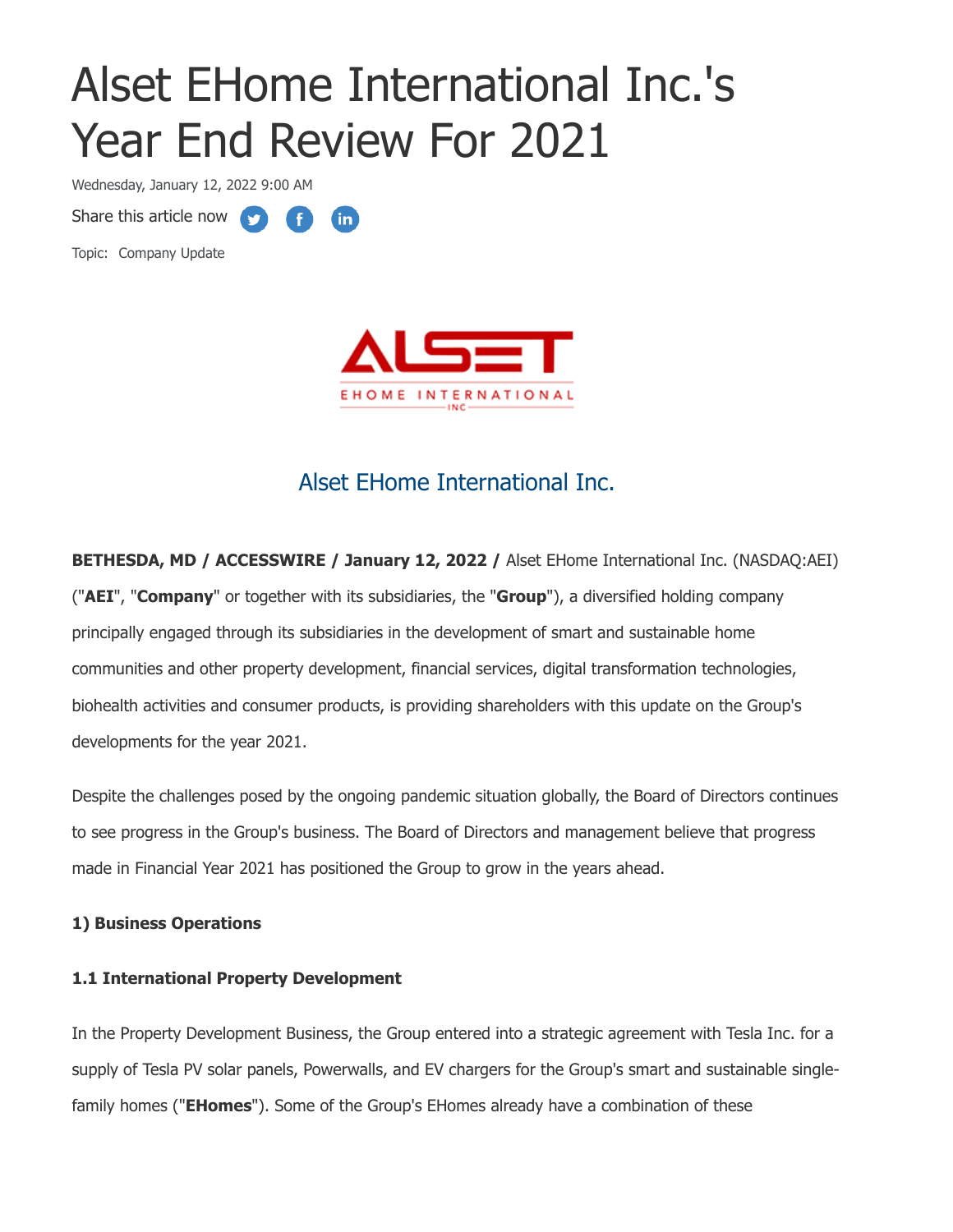technologies in operation providing solar energy generation and storage. In addition, a pipeline of sustainable EHome communities is planned to achieve our goal of reducing the carbon footprint of electricity usage.

During the past year, the Group was also able to acquire a 6.3 acre plot of land contiguous to its existing Alset at Black Oak project, enlarging the number of planned homes within the community. In addition, the Group completed an acquisition of 19.5 acres of partially developed land near Houston, Texas, adjacent to The Woodlands. The Group intends to develop this plot of land into a community named Alset Villas, with approximately 70 EHomes for sales and rent.

#### Project Updates

The Group currently has real estate assets in communities spanning in Texas and Maryland. Our Ballenger Run development in Maryland, consisting of 689 units, has continued to experience strong sales and is close to being fully sold. In addition, during the year, the Group acquired 109 single-family homes for rent surpassing our original target of acquiring 100 homes in the year 2021.

#### American Home REIT ("**AHR**")

The Group has moved 30 homes into a subsidiary, AHR. AHR is being developed with the intention of creating a company that will own and manage income-producing, high-yielding real estate in the US, with a focus on communities consisting of single-family homes. AHR's target is to acquire assets with a capitalisation rate of approximately 5% and AHR intends to pay a quarterly dividend up to an annualised rate of 6%.

#### **1.2 Investments**

#### US\$15 million private investment in public equity ("**PIPE**") deal with DSS Inc. ("**DSS**")

The Group invested in DSS through a US\$15 million PIPE deal and collectively hold approximately 25% of DSS' outstanding shares. DSS is headquartered in Rochester, New York and is a multinational company operating in direct-to-consumer sales & marketing, bio health, securities & funds management, blockchain & fintech, and renewable energy. The investment in DSS will pave the way for the Group in building its new businesses.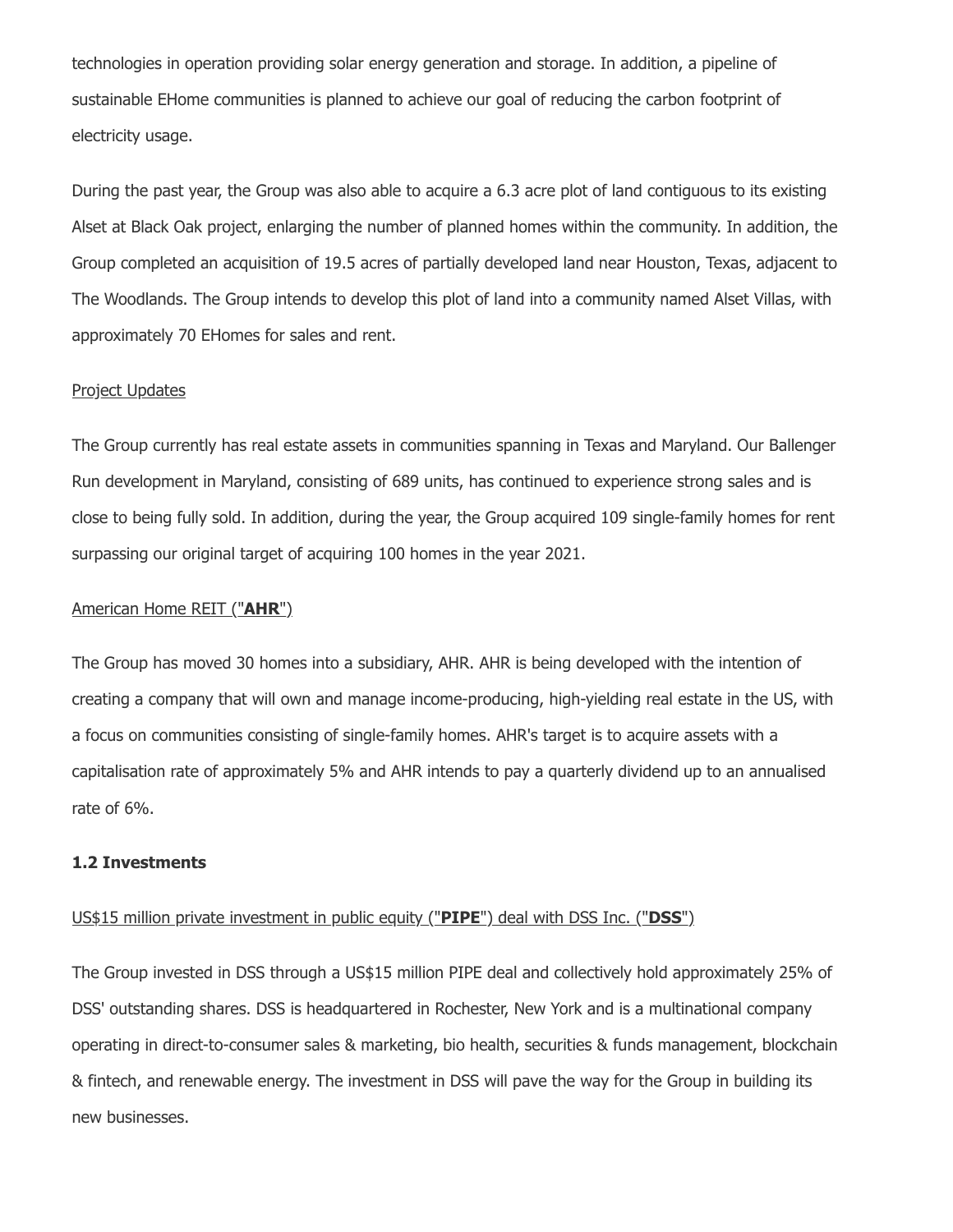As part of the Group's investment business, the Group is a shareholder in AMRE. AMRE has acquired 5 medical properties, consisting of 2 medical facilities and 3 acute care hospitals based on a capitalisation rate of approximately 8%. These facilities are well-established with clinics and 195 hospital beds over a total area of 380,000 square feet. They are located near substantial populations, in the states of Connecticut, Texas, Pennsylvania and Florida. Currently AMRE is paying a quarterly dividend of 8% in annualised yield.

AMRE plans to increase AMRE's portfolio to 15 medical properties in 2022.

## Digital Assets-Based Exchange Traded Product ("**ETP**")

In 2022, Credas Capital Pte Ltd, a joint venture between the Group and Novum Alpha, plans to launch its first digital assets-based ETP on the SIX Swiss Exchange, Switzerland's principal stock exchange, to track the prices of the top cryptocurrencies. This will deepen the Group's position in the digital assets space and provide a separate investment vehicle for the subscribers of the ETP.

#### Green Energy REIT

The Group has established a Green Energy REIT which plans to take land that is undeveloped and unsuitable for residential or commercial use, and to develop green assets such as wind and solar farms. Undervalued and underdeveloped solar assets are also in the investment pipeline. These green energy sources will reduce reliance on fossil fuels in the communities near them and provide a steady passive income to investors through electricity generation.

#### **1.3 Asset Management**

# True Partners Capital Holding Limited ("**TP**")

As of September 30, 2021, TP's assets under management stands at approximately US\$1.7 billion. TP has agreed to a partnership with Nanhua Futures, the first listed Futures Company on the Shanghai Stock Exchange to potentially launch a new volatility fund. TP also plans to obtain an investment firm license from the Authority Financial Market ("**AFM**") in the Netherlands. The Group owns approximately 15.5% of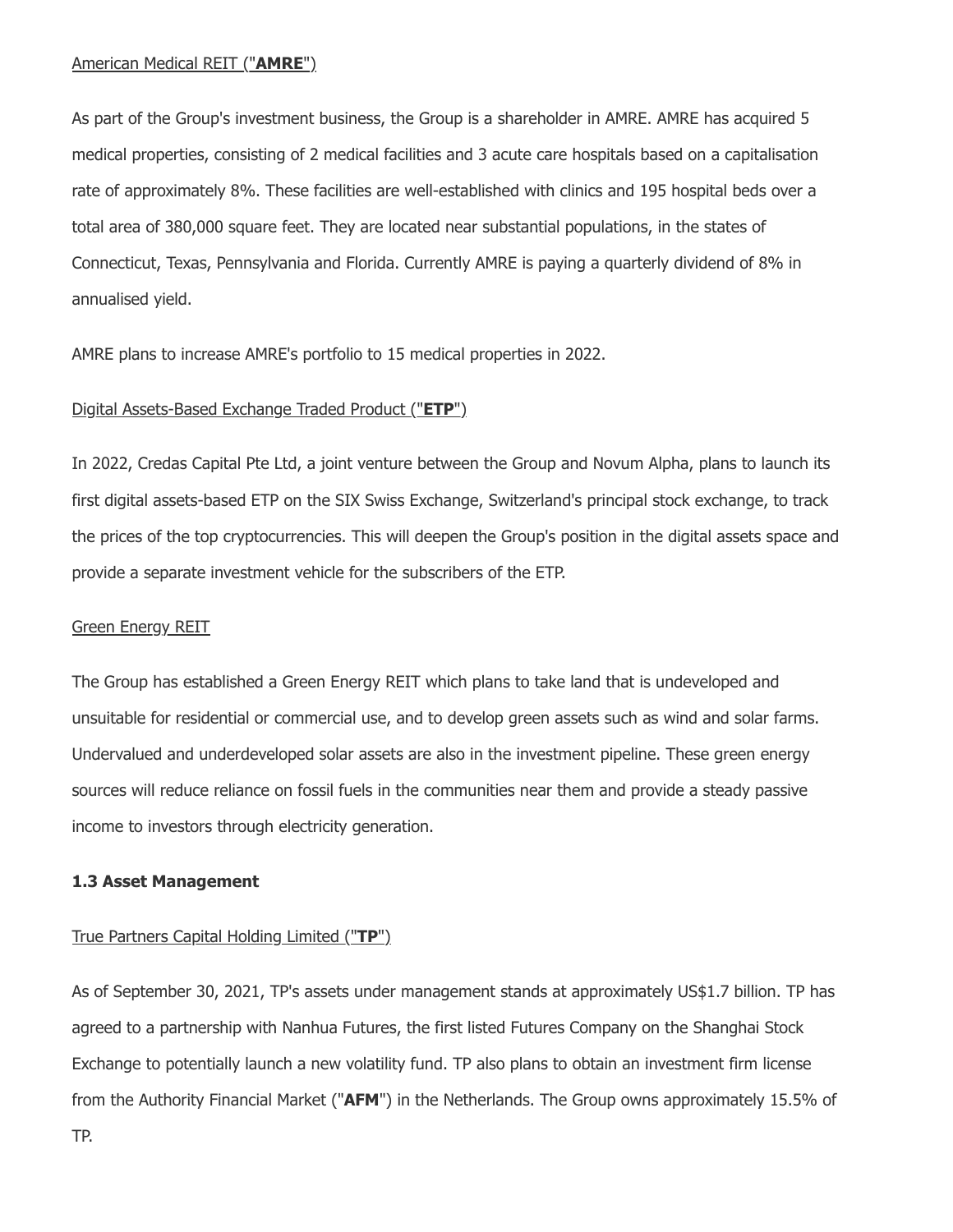## **1.4 Banking**

#### American Pacific Bancorp ("**APB**")

During the year 2021, APB received a fresh injection of US\$40 million in funds from DSS to support the growth of its loan portfolio. APB has since established a strong and diversified loan portfolio spanning across commercial licensed medical real estate financing, district bond anticipation note financing, C&I inventory and equipment financing, and land development loans. The Group is the second largest shareholder of APB.

#### **1.5 Information Technology**

#### Value Exchange International Inc. ("**VEII**")

GigWorld Inc., a subsidiary of Alset International Limited, acquired approximately 18% of VEII for US\$650,000. VEII services 20,000 Point-of-Sale transactions daily and will provide a platform for the Group to expand in the E-Commerce business. VEII also supplements the Group's IT capabilities by providing services and solutions related to hardware and software.

In the nine months ended September 30, 2021, VEII generated approximately US\$7.5 million in revenue and US\$0.6 million in net profits which translates to an approximately 89% growth in net profit for the same period a year ago. In line with the encouraging financial performance, VEII distributed approximately US\$0.2 million in dividends.

#### **1.6 Biomedical**

#### Agreement with Puradigm LLC ("**Puradigm**")

The Group entered into an agreement with Puradigm to secure innovative patented solutions for air and surface purification. These purifiers produce Non-Thermal Plasma particles to actively purify the air and surfaces from bacteria and viruses. A study by the University of Florida has shown data on the purifying technology deactivating the Covid-19 virus at an accelerated rate for the first 4 hours of exposure.

For more information, please visit: [https://www.puradigm.com/](https://pr.report/tGvyKqmD)

#### **1.7 Food and Beverage**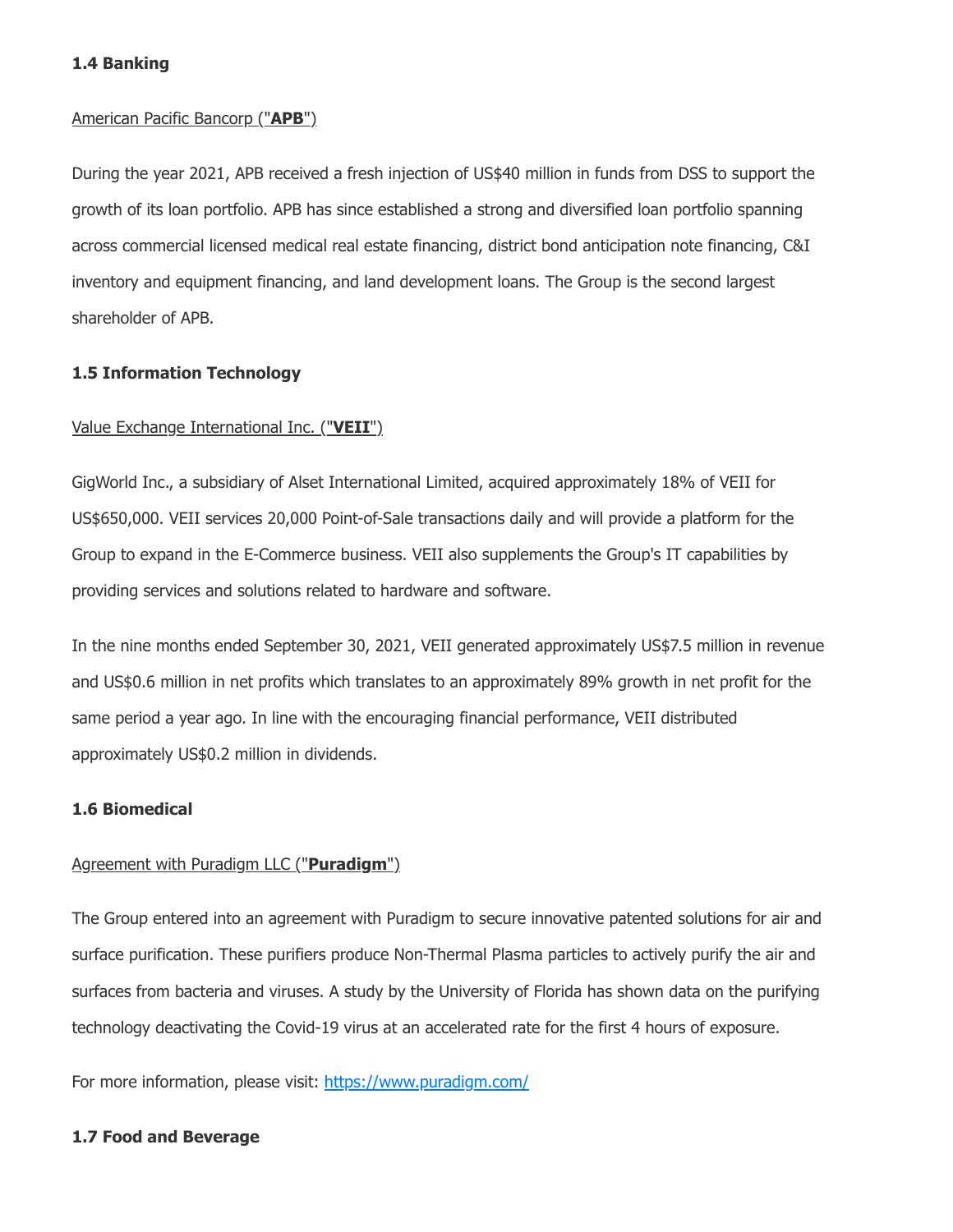#### Killiney Koptiam's Franchise

The Group, through a subsidiary based in Singapore, acquired a restaurant franchise license in 4Q2021 and has since commenced operations. This license will allow our subsidiary to operate a Killiney Kopitiam restaurant in Singapore.

Killiney Kopitiam is a Singapore-based chain of mass-market, traditional kopitiam style service cafes selling toast products, soft-boiled eggs and coffee. Killiney Kopitiam was founded by Hainanese immigrants in 1919 and started their business along the busy streets of Killiney Road.

#### Hapi Café

The Group is also planning to open a Hapi Café school in Salt Lake City, Utah to train staff and are preparing to launch the Group's Hapi Café concept in South Korea.

#### **2) Reinforced Company's Cash Position**

The Company has raised a total of approximately US\$115 million in gross proceeds from its' initial public offering and secondary raises since November 2020.

The funds received from the fund raising activities have strengthened the Group's working capital and financial position.

#### **3) Corporate Actions and Outlook**

Looking ahead, we will continue to focus on developing and sourcing land around the US to build healthy and sustainable EHome communities to provide green energy, intelligent home systems and community facilities while expanding our portfolio of rental homes in AHR. In addition, our Group will step up the development of our clean energy and high tech farming segment to supplement our sustainable communities.

The Company's Chairman and Chief Executive Officer, Mr. Chan Heng Fai stated, "I would like to thank the investors for their support of our Group for the past year. Alset will continue to build on our existing expertise and new business to develop sustainable healthy living ecosystems. We will constantly keep learning about the new technologies that will improve the community's lifestyle and the climate's detriments."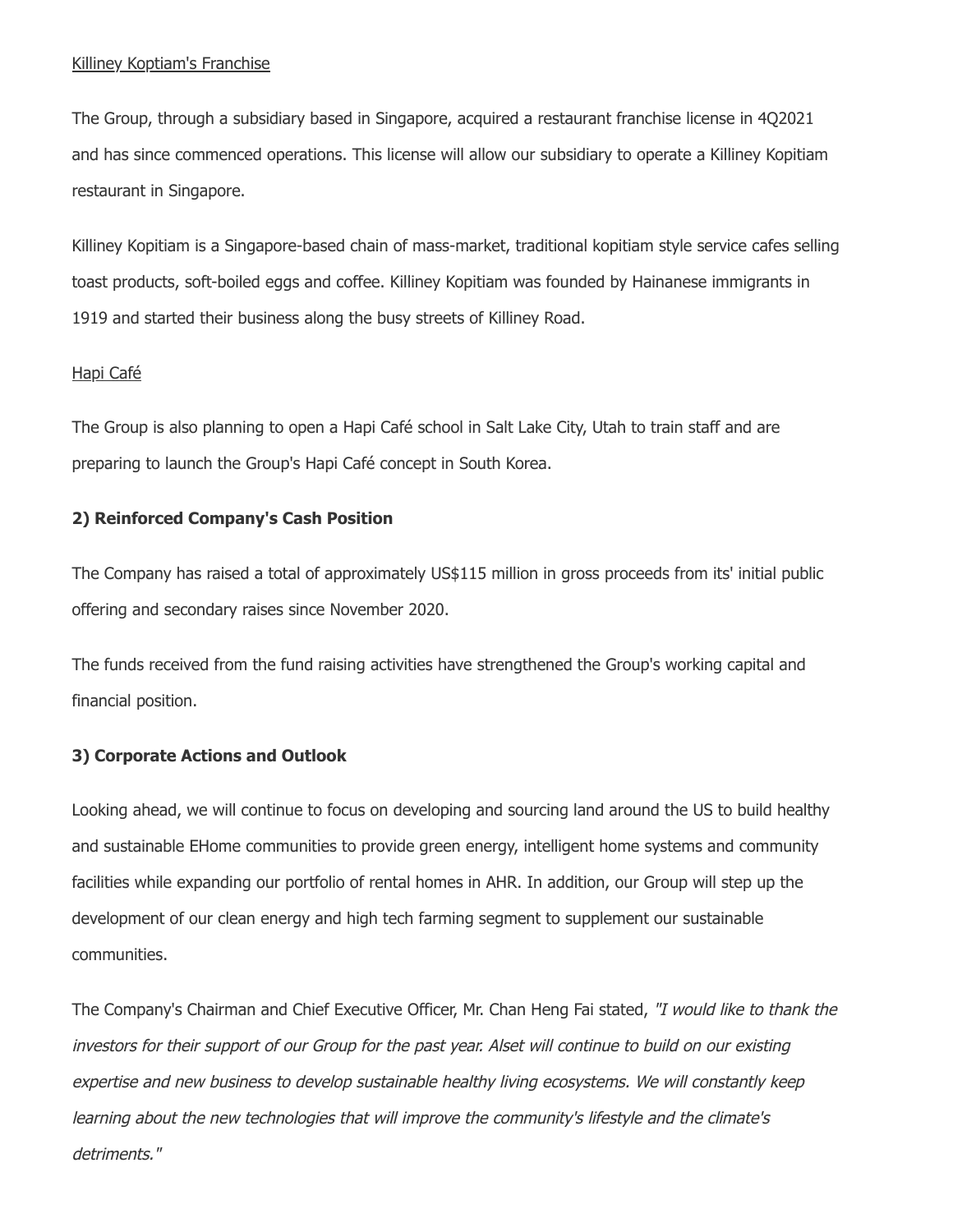#### **About American Home REIT Inc.**

AHR seeks to own and manage income-producing, high-yielding real estate in the US. In particular, AHR focuses on bulk purchases of large SFH communities that meet the investment requirements set by a team of highly experienced management and advisors. This includes an existing organic pipeline from the Group that is developing its master planned community, Alset at Black Oak (Magnolia, Texas) and other communities such as Northpark Woods (Porter, Texas). AHR will further acquire other SFHs in master planned communities to generate a steady income stream for investors. AHR targets to pay a quarterly dividend of up to 6% annualised yield.

For more information, please visit: [www.americanhomereit.com](https://pr.report/AHG0LyMv).

# **About American Medical REIT Inc.**

AMRE provides financing solutions to leading medical operators by acquiring licensed patient treatment facilities in various communities and delivering reliable, secure, and competitive cash returns to our investors. AMRE focuses on credit worthy single-tenant, single property transactions in the \$10-\$60M range and portfolio deals of larger scale, having initial rental yield in the 7-9% range and to pay a quarterly dividend up to 8% in annualized yield to the investors.

For more information, please visit: [www.americanmedreit.com.](https://pr.report/A76OiI3M)

#### **About Alset International Limited**

Incorporated on 9 September 2009 and listed on the Singapore Exchange in July 2010, Alset International Limited operates as a global enterprise involved in (i) property development and investments primarily in the US; (ii) development, research, testing, manufacturing, licensing and distribution of biomedical products; (iii) asset management with a primary focus in the US medical and housing REIT space; (iv) direct sales of a variety of health and wellness products; (v) information technology-related businesses including blockchain technology and (vi) food and beverage business under the Group's hospitality segment.

For more information, please visit: [www.alsetinternational.com](https://pr.report/1Lgq74yI) or email [contact@alsetinternational.com](mailto:contact@alsetinternational.com).

#### **About American Pacific Bancorp, Inc.**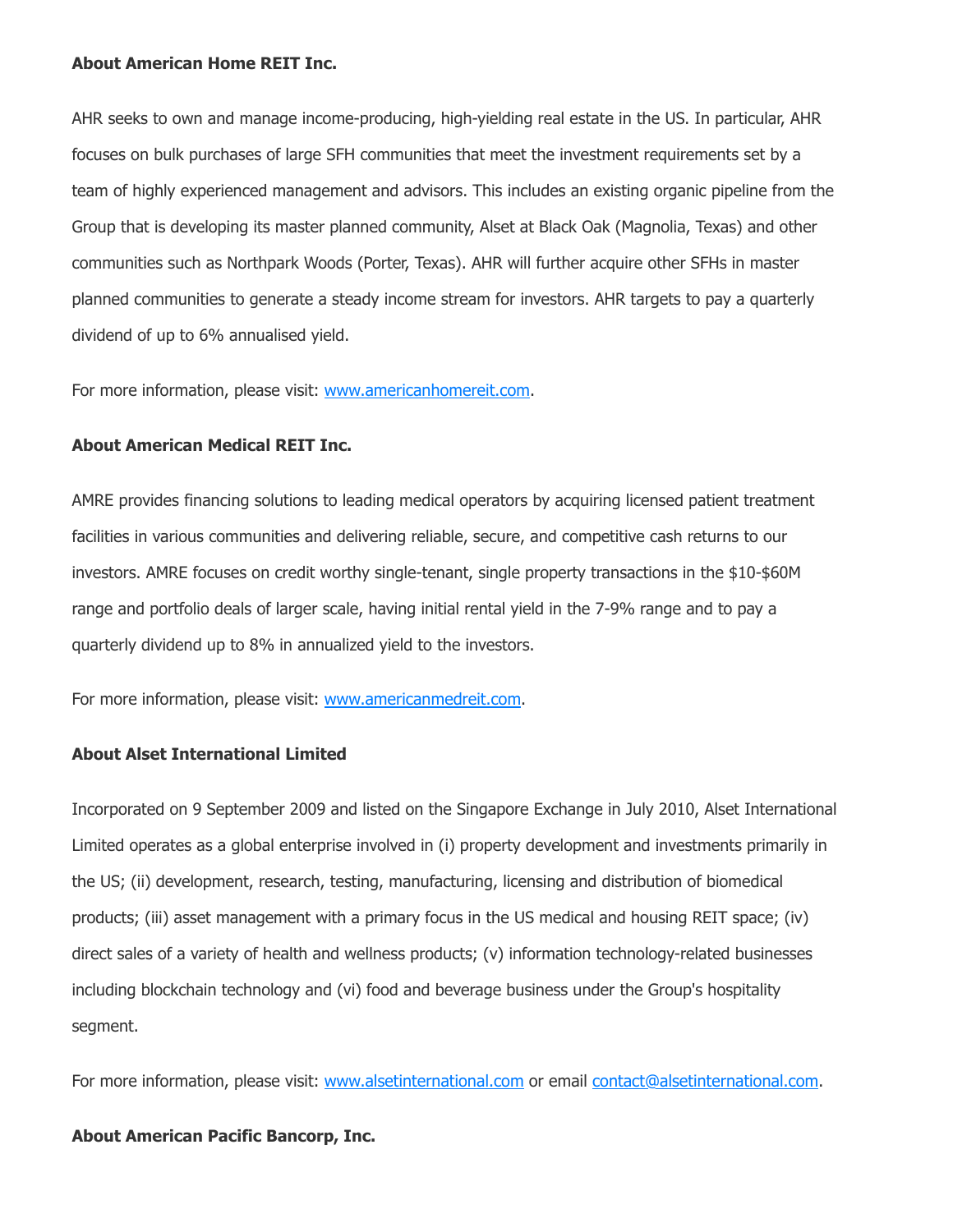American Pacific Bancorp is a bank holding company, focused on the lending business and acquiring equity positions of commercial bank(s) in the United States. APB is managed by a team of bankers and entrepreneurs whose shared vision is to build a robust, integrated technologically advanced bank holding company. APB envisions establishing a unique, customer-centric, globally focused entity that provides banking services through digital channels.

For more information, please visit: [https://www.amerpacbancorp.com/](https://pr.report/PWIDcziq).

#### **About DSS, Inc.**

DSS is a multinational company operating business segments in blockchain security, direct marketing, healthcare, consumer packaging, real estate, renewable energy, securitized digital assets, securities trading and fund management, and banking, lending, and finance. Its business model is based on a distribution sharing system in which shareholders receive shares in its subsidiaries as DSS strategically unlocks value through IPO spin offs. Under new leadership since 2019, DSS has built the necessary foundation for sustainable growth through the acquisition and formation of a diversified portfolio of companies positioned to drive profitability in five high-growth sectors. These companies offer innovative, flexible, and real-world solutions that not only meet customer needs, but create sustainable value and opportunity for transformation.

For more information on DSS visit [http://www.dssworld.com](https://pr.report/zB1YsXFZ).

#### **About Hapi Café**

Hapi Cafe key mission is to promote health, wealth and happiness by transforming the way people eat, work and live, Hapi Café combines healthy food, fitness, business activities and leisure all in one location. We strive to create a conducive environment where everyone can gather to enjoy a healthy meal, work, keep fit and plan for the next travel destination.

For more information, please visit: [https://www.hapicafes.com/](https://pr.report/tjafCNYA)

#### **About Value Exchange International Inc.**